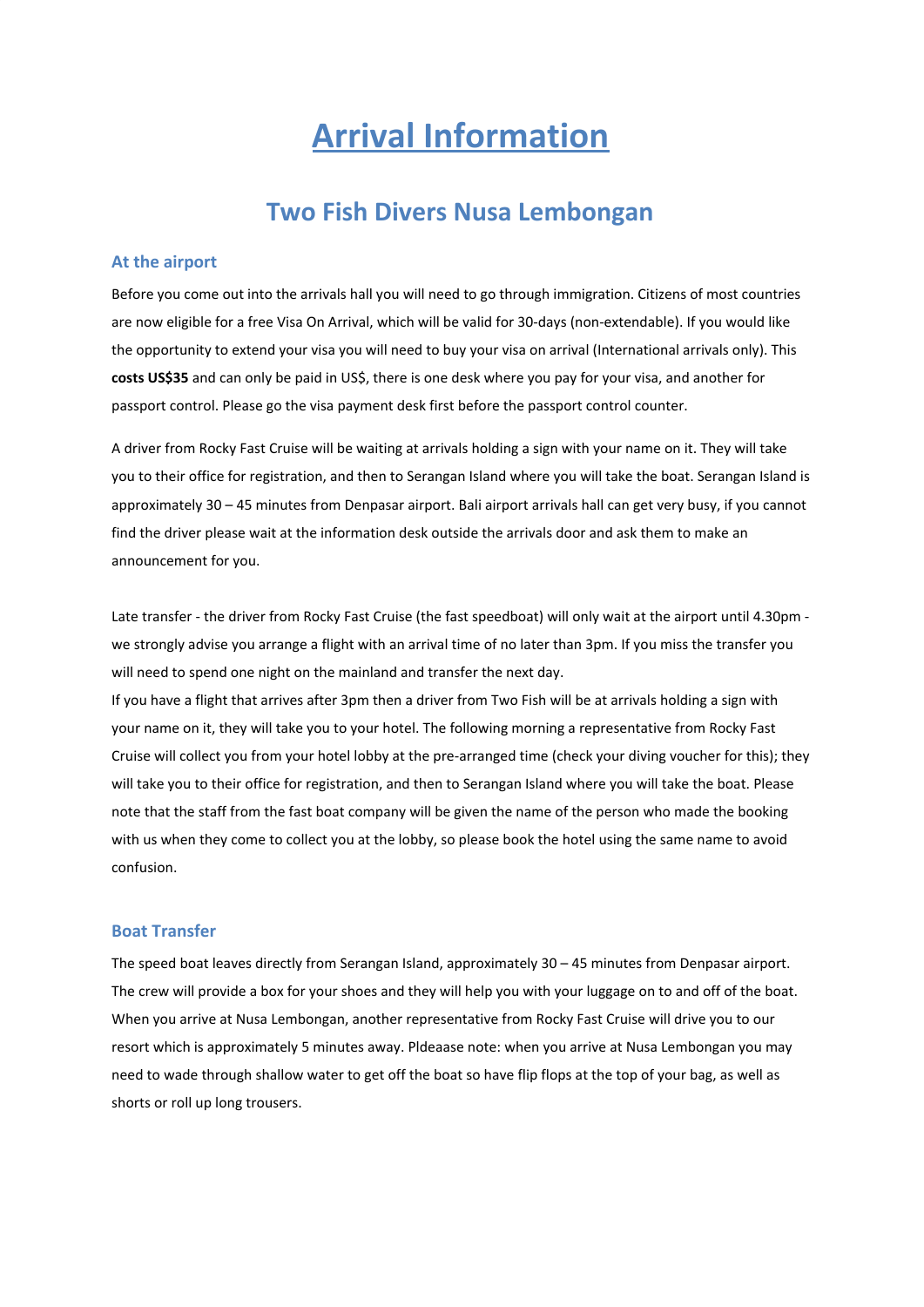#### **On The Island (Nusa Lembongan)**

On arrival you will fill out our registration forms and our staff will give you an introductory briefing and help you to your room with your luggage.

**Online Check-in!** To save time on check-in please click this link to fill in your registration details ahead of time. This form will also allow you to enter your sizes for any dive equipment that you wish to rent. We keep a limited stock of equipment here, so if we know your sizes in advance we can have everything ready when you arrive: Link for [Pre-registration](https://geekdivers-web-eu.appspot.com/#/registration/lkB0Px3X2IU6iGWElVoN09vCcdH2) Form

If you are staying in the nearby budget accommodation, after you finish with the registration form and introductory briefing a member of Two Fish staff will take you to your accommodation.

The accommodation on Nusa Lembongan includes only bed and breakfast and also lunch on diving days, so you will need Rupiah cash for your dinner. There is only one ATM on Nusa Lembongan but there is no guarantee that it will be working, it also only accepts MasterCard; money changers on the island charge higher rates than on the mainland. The best advice is to bring cash with you from either the airport or from Sanur. To give you an idea of how much you might want to bring, meals can be purchased for between 15,000 – 80,000 Rupiah; non-alcoholic drinks between 8,000 – 20,000 and alcoholic drinks from 20,000 Rupiah upwards. There are also lots of activities on the island that you can do after diving (hiring bikes & motorbikes, kayaking, surfing, etc), as well as many souvenir shops. For these you will also need Rupiah cash.

For your packing considerations we provide room and beach towels, as well as Shower gel, Shampoo and hand soap. You can also buy small items such as sunscreen and mosquito repellent on the island.

#### **Dive Equipment**

If you need to rent diving equipment from us: please click the link above for Online Registration, this allows you do enter the equipment that you wish to rent in advance. We keep a limited stock of equipment here, so if we know your sizes in advance we can have everything ready when you arrive. Failure to notify us may result in the correct sizes not being available.

Here is the link again: Link for [Pre-registration](https://geekdivers-web-eu.appspot.com/#/registration/lkB0Px3X2IU6iGWElVoN09vCcdH2) Form

#### **Payment**

You can pay cash in the resort in most currencies (Rupiah, Euro, GBP, US\$, Sing \$, Au\$. RM). If you want to pay by credit card we accept Visa or MasterCard only. If you would like to make a bank transfer please be advised that payment must be received before you depart, transfers can take 4-5 working days and therefore need to be made in advance.